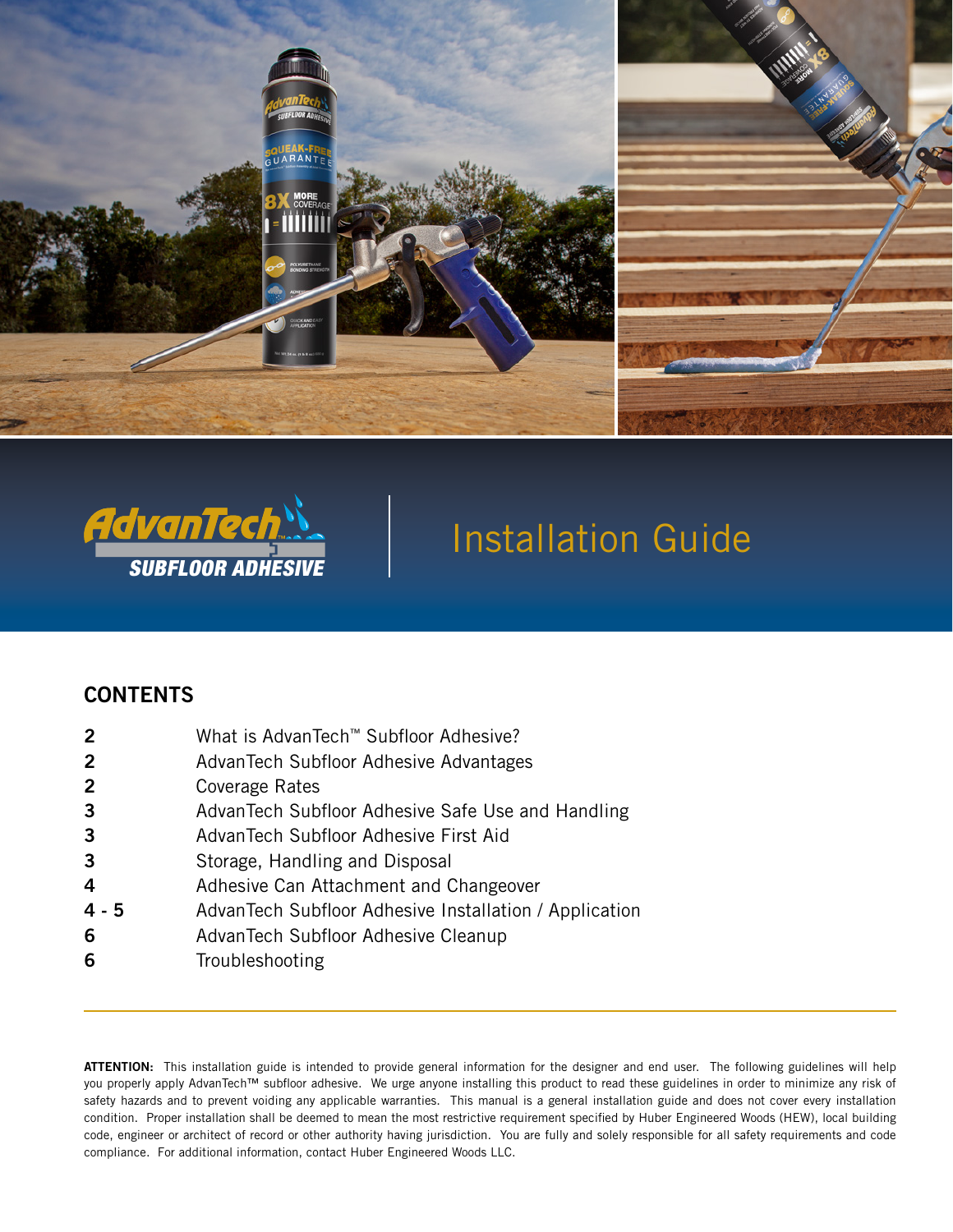## What is AdvanTech™ Subfloor Adhesive?

AdvanTech™ subfloor adhesive is a high-performance, moisture-cured, gun-applied polyurethane construction adhesive that can be used in cold and wet weather conditions. It easily dispenses as a foam bead that quickly condenses to form a high-strength gel adhesive. AdvanTech subfloor adhesive bonds to AdvanTech® panels, plywood, OSB, dimensional and treated lumber, concrete, metal, gypsum wallboard, fiberglass, plastic and masonry substrates. It bonds wood-towood assemblies and glued floor systems on dry, frozen or wet surfaces. Used in an AdvanTech™ Subflooring Assembly, AdvanTech subfloor adhesive is the FLAT OUT BEST™ for a quiet, stiff floor and is backed by a No Squeak Guarantee at the AdvanTech subfloor to joist or truss connection. (Limitations and restrictions apply, visit SqueakFreeGuarantee.com for details).

AdvanTech subfloor adhesive is designed to be used to bond AdvanTech® flooring, OSB and plywood subfloors to the supporting floor framing below. It helps prevent movement between the floor panels and the joists/trusses which can lead to floor squeaks and pops and a bouncy floor.

It conforms to industry standards for the performance of expandable foam subfloor adhesives. See Product Data Sheet for testing results and performance properties.

## AdvanTech™ Subfloor Adhesive Advantages

- No Squeak Guarantee at the panel to joist or truss connection when installed with AdvanTech subfloor<sup>1</sup>
- Yields up to 8X more than traditional subfloor adhesive caulks<sup>2</sup>
- Exceeds industry adhesion performance standards by 2 to 5 times, including adhesion to dry, wet and frozen lumber<sup>3</sup>
- Installs quick and easy
- Bridges minor gaps on irregular surfaces
- 1 Restrictions and limitations apply. See SqueakFreeGuarantee.com for details.
- 2 See Coverage Rates below.
- 3 Exceeds ASTM D3498 Standard Specification for Field-Gluing Plywood to Lumber Framing for Floor Systems, dry, wet, frozen and gap filling adhesion tests.

## Coverage Rates

One 24 oz. can of AdvanTech subfloor adhesive yields approximately 400 linear feet of gel adhesive at a 1/2" diameter bead. When compared to a 28 oz. caulk cartridge of typical subfloor adhesive, product yield per container is approx. 8 times that of the conventional adhesive applied at a 3/8" bead, per manufacturer's instructions.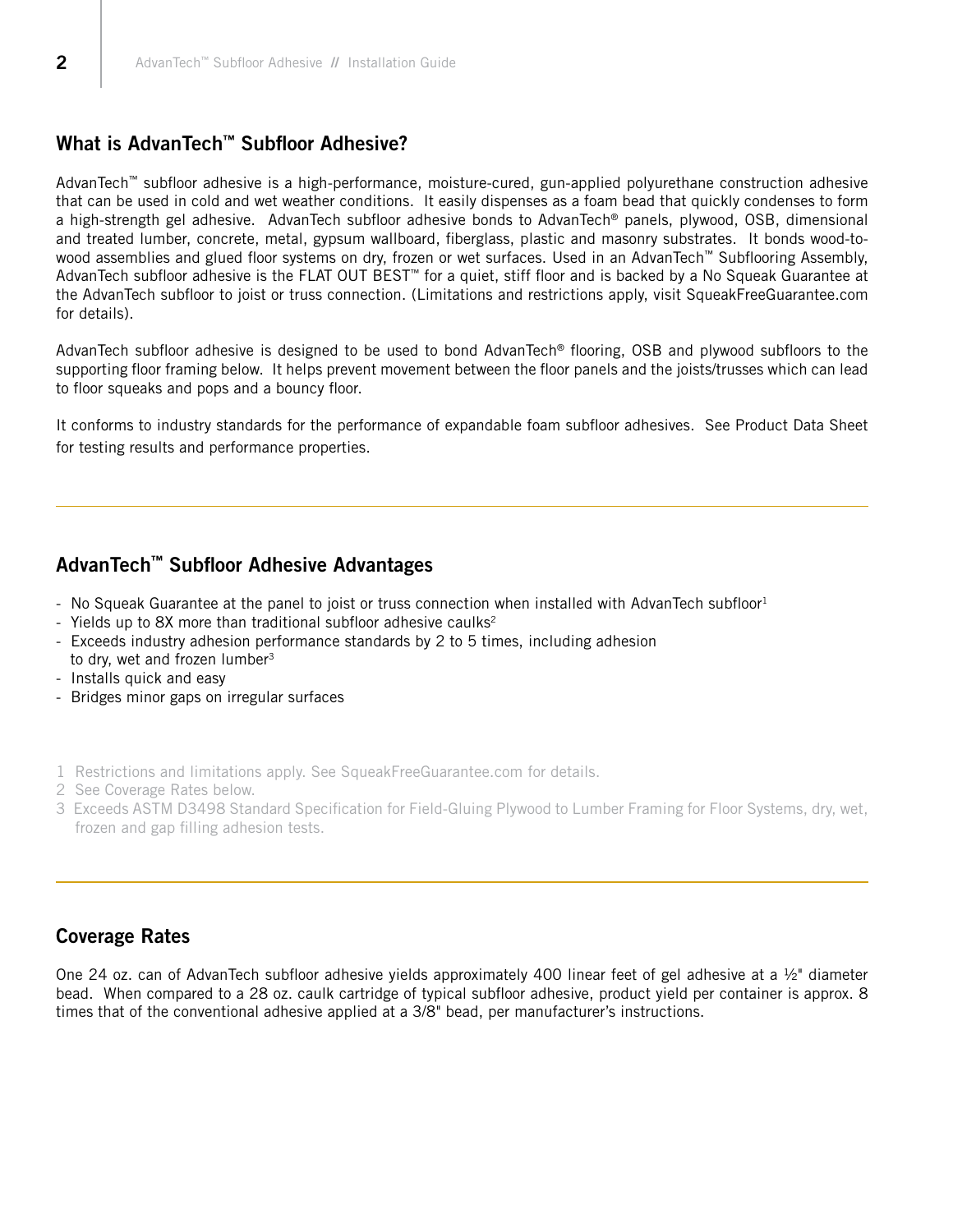## AdvanTech™ Subfloor Adhesive Safe Use and Handling

- Important Read all directions and cautions before use. Refer to product Safety Data Sheet (SDS) prior to handling or using AdvanTech™ subfloor adhesive.
- Always wear proper personal protective equipment including gloves, clothing and eye protection. Wash hands thoroughly after handling.
- Do not store in hot vehicle, direct sunlight or temperatures exceeding 122° F (50°C).
- Do not breathe in mist, vapors or spray. Use in areas with adequate ventilation.
- Use drop cloths to protect areas below from accidental contact.
- Product is flammable during dispensing. Keep away from open flame, sparks, heat or other sources of ignition. Do not smoke while using this product.
- Can is pressurized. Do not pierce or burn even after use.
- Do not ingest.
- Read full product label and SDS for precautionary instructions before use.
- Do not use in any application inconsistent with manufacturer's intended use or recommendations.
- KEEP OUT OF REACH OF CHILDREN
- **CAUTION:** Contains MDI monomer, polyurethane resin, and propane/isobutene. Cured foam exposed to temperatures greater than 240º F (116º C) may release hazardous decomposition products.

## AdvanTech™ Subfloor Adhesive First Aid

- EYE CONTACT: Immediately remove contact lenses if possible. With eye open, flush thoroughly with running water for at least 15 minutes and immediately seek medical attention.
- **SKIN CONTACT:** Immediately wash affected areas with large amounts of running water and soap and rinse thoroughly. Do not pull solidified product off of skin. Any residue or cured foam will gradually wear off. Alternatively, foam can be removed by applying generous amounts of petroleum jelly or lanolin and wait one hour. Using plastic gloves, firmly wipe off affected area with a clean cloth. Repeat if necessary. Do not use solvents to remove wet or cured foam. If irritation develops, seek medical attention.
- **INHALATION:** Overexposure to vapors may cause dizziness or headache. Move to fresh air. If having trouble breathing, seek medical attention.
- **INGESTION:** Rinse out mouth and drink plenty of water. DO NOT induce vomiting. Immediately seek medical attention.

### Storage, Handling and Disposal

- **SHELF LIFE:** Product will keep for 18 months in unopened can when stored between 60° F and 90° F (16° C and 32º C) in a dry and well-ventilated area. Storage above 90º F (32º C) will reduce shelf life.
- STORAGE AND HANDLING: Do not store cans above 122º F (50º C) and avoid freezing. Ideal storage temperature is 60º F-90º F (16º C-32º C). If can is left in freezing conditions, place in room temperature conditions 10 minutes prior to use. Do not expose cans to conditions that may damage, puncture or burst the cans. Once started, do not remove applicator gun until can is empty. Completely close control knob and store partially used adhesive can in upright position with applicator gun attached. Maximum storage for partially used cans is 30 days. If longer storage is required, remove the applicator gun from the adhesive can and clean as directed. It is NOT recommended to store partially used adhesive cans without the applicator gun attached.
- **DISPOSAL:** Dispose of leftover material/containers in accordance with federal, state and local regulations. See Safety Data Sheet (SDS) for more information.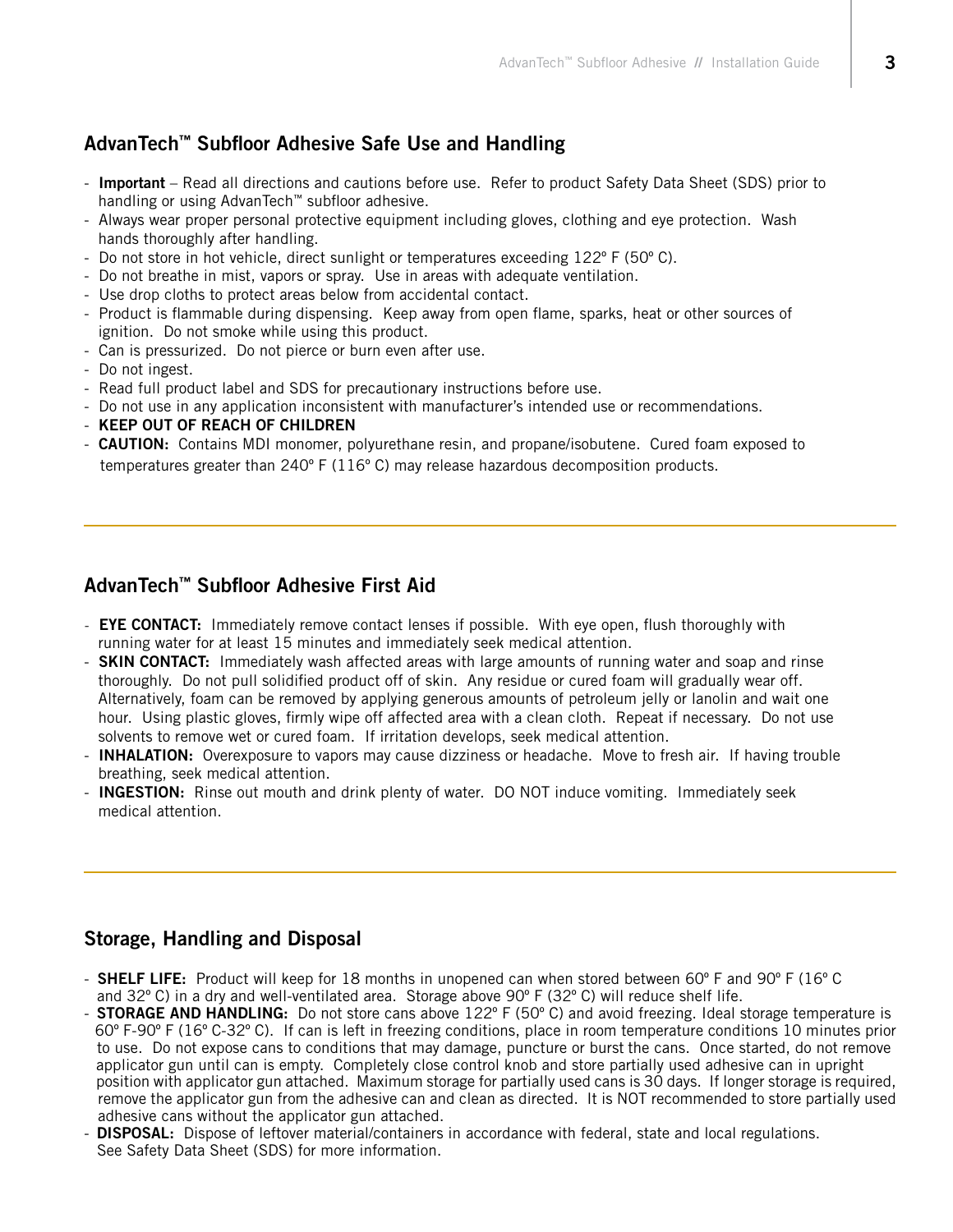# Adhesive Can Attachment and Changeover

- APPLICATOR GUN:
- ATTACHMENT TO GUN: Ensure control knob is in the closed position (all the way right/clockwise.) Place threaded end of container into applicator gun basket and rotate in a clockwise direction until tight. Do not over-tighten.



- PREPARING ADHESIVE: Shake can vigorously for minimum 30 seconds.
- CONTAINER CHANGEOVER: Once started, do not remove applicator gun from can until can is empty. Point applicator gun in a safe direction and purge the applicator barrel. Remove can by rotating can in a counter- clockwise direction. Clean applicator basket with AdvanTech™ polyurethane cleaner as needed.
- Immediately attach new can of AdvanTech™ subfloor adhesive.



## AdvanTech™ Subfloor Adhesive Installation / Application

Always refer to local building codes prior to application of AdvanTech™ subfloor adhesive. Read all product directions and safety information before use. You are fully and solely responsible for all safety requirements. Good construction practices should be followed at all times.

### Step 1 // Safety

Adhesive foam bonds quickly to skin – wear gloves, eye protection and work clothes during application.

Never point the nozzle at yourself or others and always assume applicator gun is pressurized.

#### Step 2 // Surface Preparation

Surface should be free from oil, grease and standing water. Adhesive may be applied in temperatures from 20º F (-6º C) to 105º F (41º C). Use drop cloths as necessary. Product will gun slowly when cold.

#### Step 3 // Adhesive Preparation

Place threaded end of can into applicator gun basket and rotate in a clockwise direction until tight. Do not over-tighten. Shake container vigorously for minimum 30 seconds prior to initial application.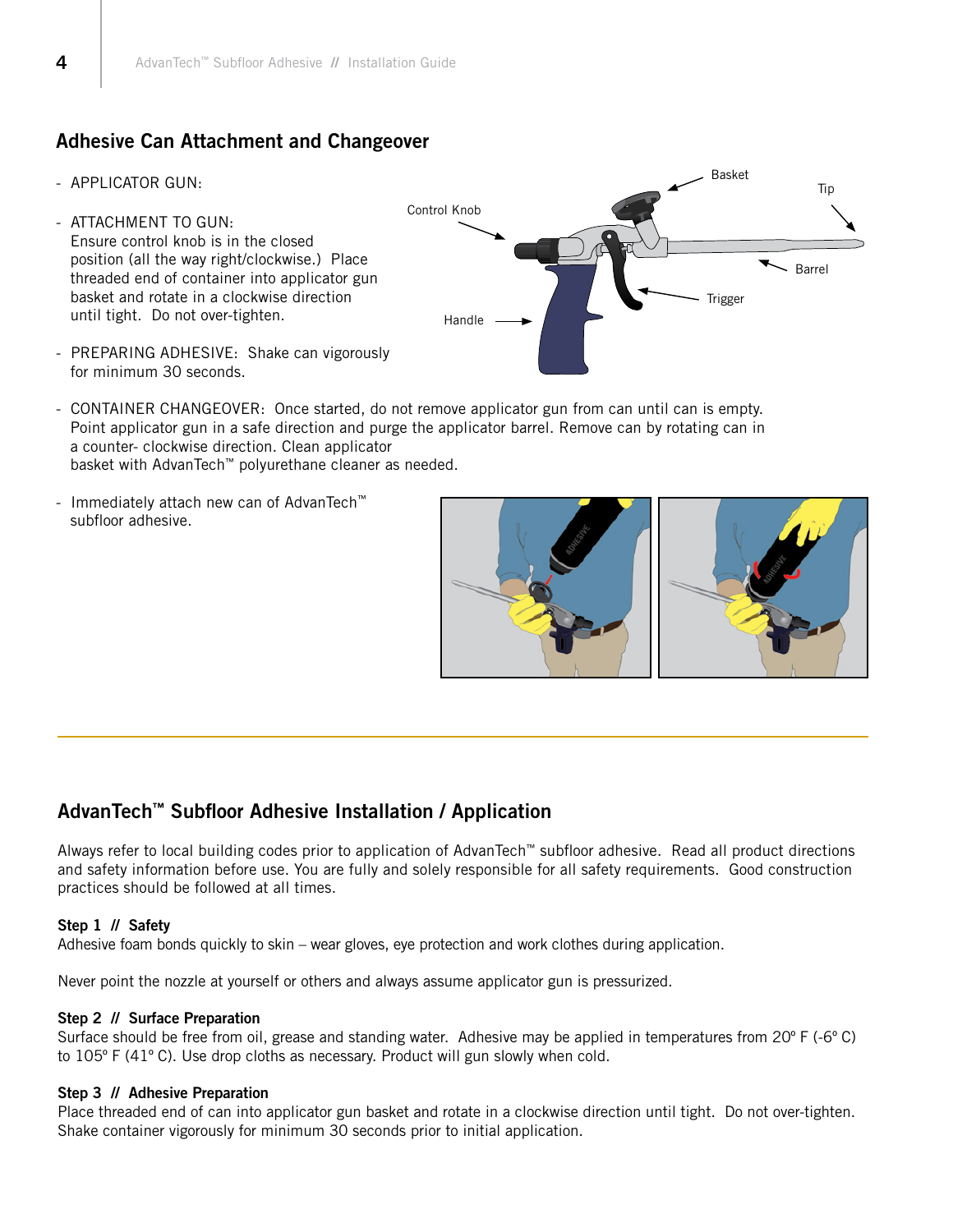Open control knob (left/counter-clockwise) and test a bead of adhesive. Bead width can be adjusted by opening/closing the control knob or adjusting the trigger pull back. Adjust these two factors to your desired application approach, until you get a ½" foam bead.



#### Step 4 // Installation

Check the tip of the applicator gun prior to dispensing adhesive and remove any dried adhesive from the tip with AdvanTech™ subfloor adhesive or by safely scraping with a utility knife or other sharp object.

TIP: Wipe gun tip with a rag at the end of each use to avoid adhesive drying on the gun tip. Dispense foam adhesive with the can in the upside-down position. Apply a continuous  $\frac{1}{2}$ -inch foam bead to floor joists. A  $\frac{1}{2}$ " diameter foam bead will collapse down into approximately a 3/8" inch wide gel. CAUTION: Do not press tip of gun directly to floor joists and maintain a distance slightly above the work surface to avoid adhesive splatter.

Install subfloor panels within 20 minutes of dispensing subfloor adhesive. Install ALL

subfloor fasteners, edge and field fasteners, at initial installation before the adhesive cures. If the glue cures before the subfloor has been laid and fastened, remove all glue with a scraper and reapply.

When finished for the day or the project, if there is still adhesive in the can, completely shut off applicator gun by rotating control knob clockwise until stopped. Store the applicator gun attached to the adhesive container for up to 30 days.

#### Step 5 // Restarting with a new can

To restart a partially used can with applicator gun attached, hold the adhesive can and shake vigorously for minimum 30 seconds. Rotate the control knob in a counter-clockwise direction to open the valve. Applicator gun is now ready for use.





SHAKE FOR 30 **SECONDS MINIMUM AGITAR DURANTE 30 SEGUNDOS COMO MÍNIMO** 



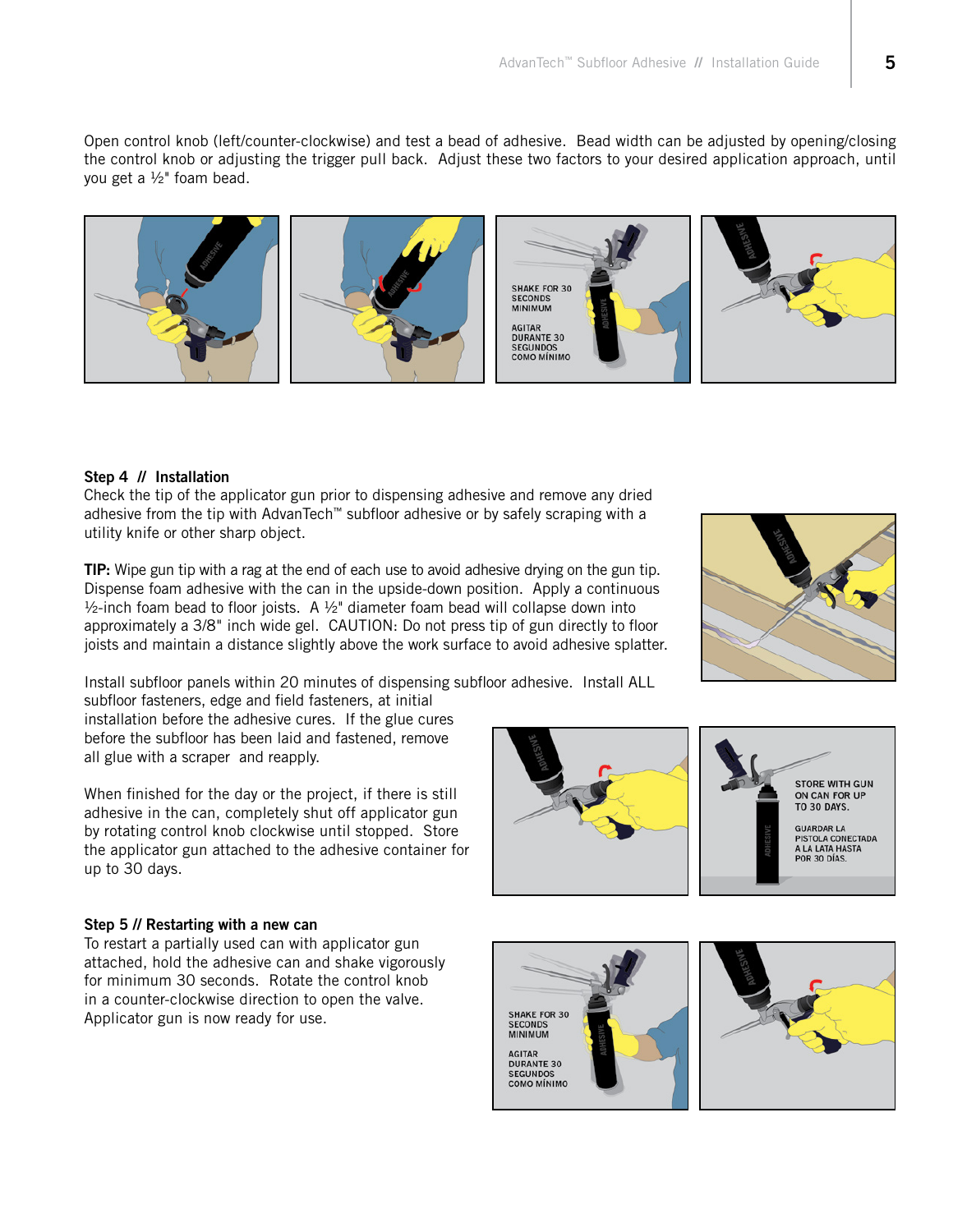# AdvanTech™ Subfloor Adhesive Cleanup

AdvanTech™ polyurethane foam cleaner cleans wet foam from hands, tools and applicator guns. It can attach directly to the applicator gun and spray right from the can to clean the inside of the gun.

With partially used cans of adhesive, keep the gun attached and close the control knob. Wipe gun tip with rag at the end of each use or spray tip with AdvanTech polyurethane foam cleaner to prolong applicator gun life. Any cured adhesive on applicator tip can be removed by safely scraping with a utility knife or other sharp object. Cured adhesive on guns that are PTFE coated can be removed by hand. In between can changeovers, it is recommended to spray the basket of the gun using the AdvanTech polyurethane foam cleaner.

To clean an applicator gun that will be stored by itself with no adhesive can attached, remove empty adhesive can from gun basket by rotating in a counter-clockwise direction. Spray applicator basket using AdvanTech polyurethane foam cleaner, then attach cleaner can directly to the gun by placing threaded end into applicator gun basket and rotating clockwise until tight. While pointing applicator gun in a safe direction, depress trigger until only cleaner comes out of the tip of the gun.

Close control valve and remove cleaner can. Rotate control knob in a clockwise direction until closed for storage.



## **Troubleshooting**

Adhesive will not spray straight out of the gun: Check the gun tip and remove any dried adhesive. If the problem persists, remove the subfloor adhesive and clean the applicator gun with AdvanTech polyurethane foam cleaner. If the problem still continues, the inside of the gun applicator may be clogged, and it is recommended to obtain a new applicator gun.

Adhesive sprays inconsistently: Shake the can vigorously for at least 30 seconds to improve the spray pressure. If the problem persists, remove the subfloor adhesive and clean the applicator gun with AdvanTech polyurethane foam cleaner. If the problem still continues, the inside of the gun applicator may be clogged, and it is recommended to obtain a new applicator gun.

Questions? Call or visit our website p 800.933.9220 w AdvanTechSFA.com

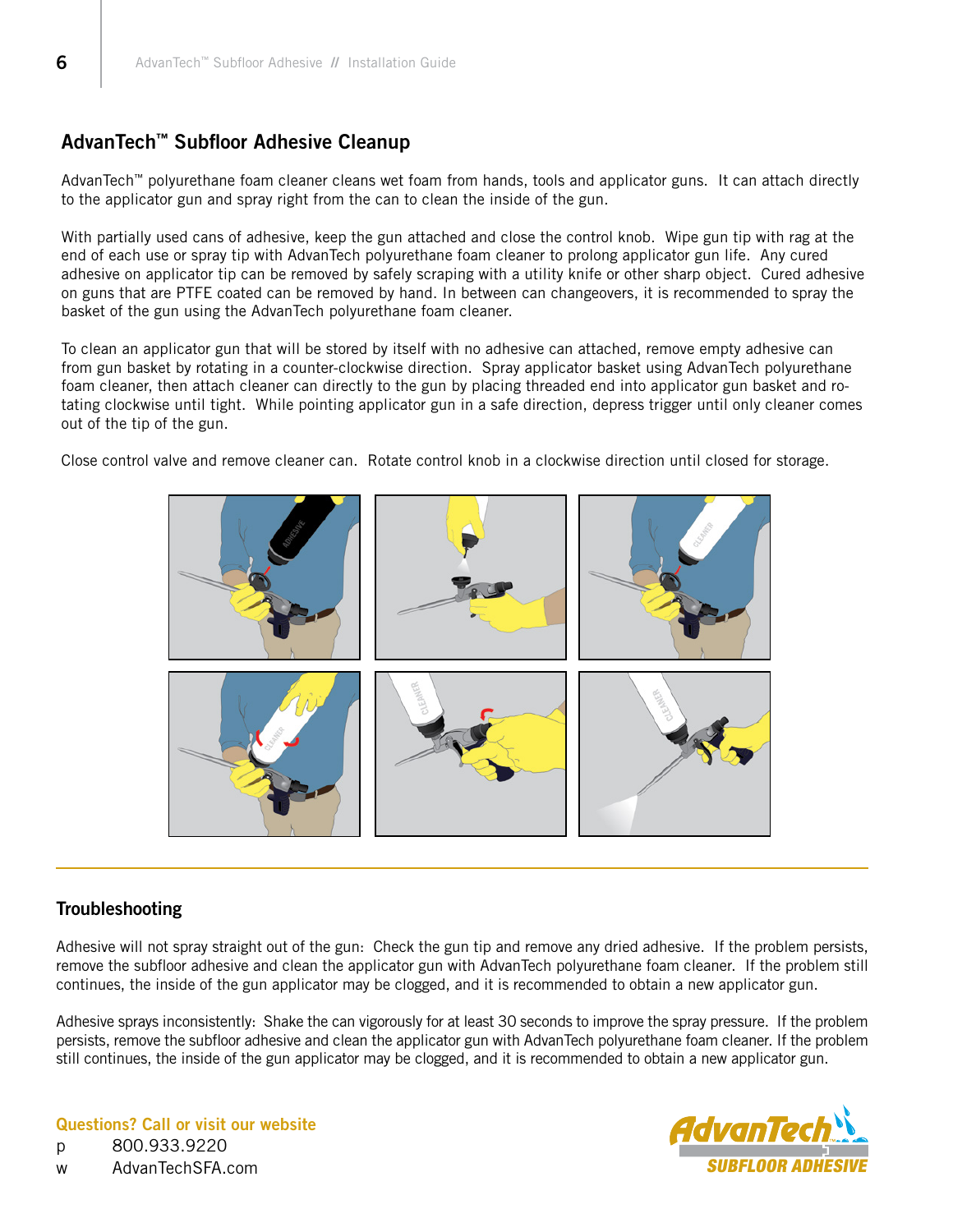| <b>NOTES</b> |                          |
|--------------|--------------------------|
|              |                          |
|              |                          |
|              |                          |
|              |                          |
|              |                          |
|              |                          |
|              |                          |
|              |                          |
|              |                          |
|              |                          |
|              |                          |
|              |                          |
|              |                          |
|              |                          |
|              |                          |
|              |                          |
|              | $\overline{\phantom{0}}$ |
|              | $\overline{\phantom{0}}$ |
|              | $\overline{\phantom{0}}$ |
|              |                          |
|              |                          |
|              | $\overline{\phantom{0}}$ |
|              | -                        |
|              |                          |